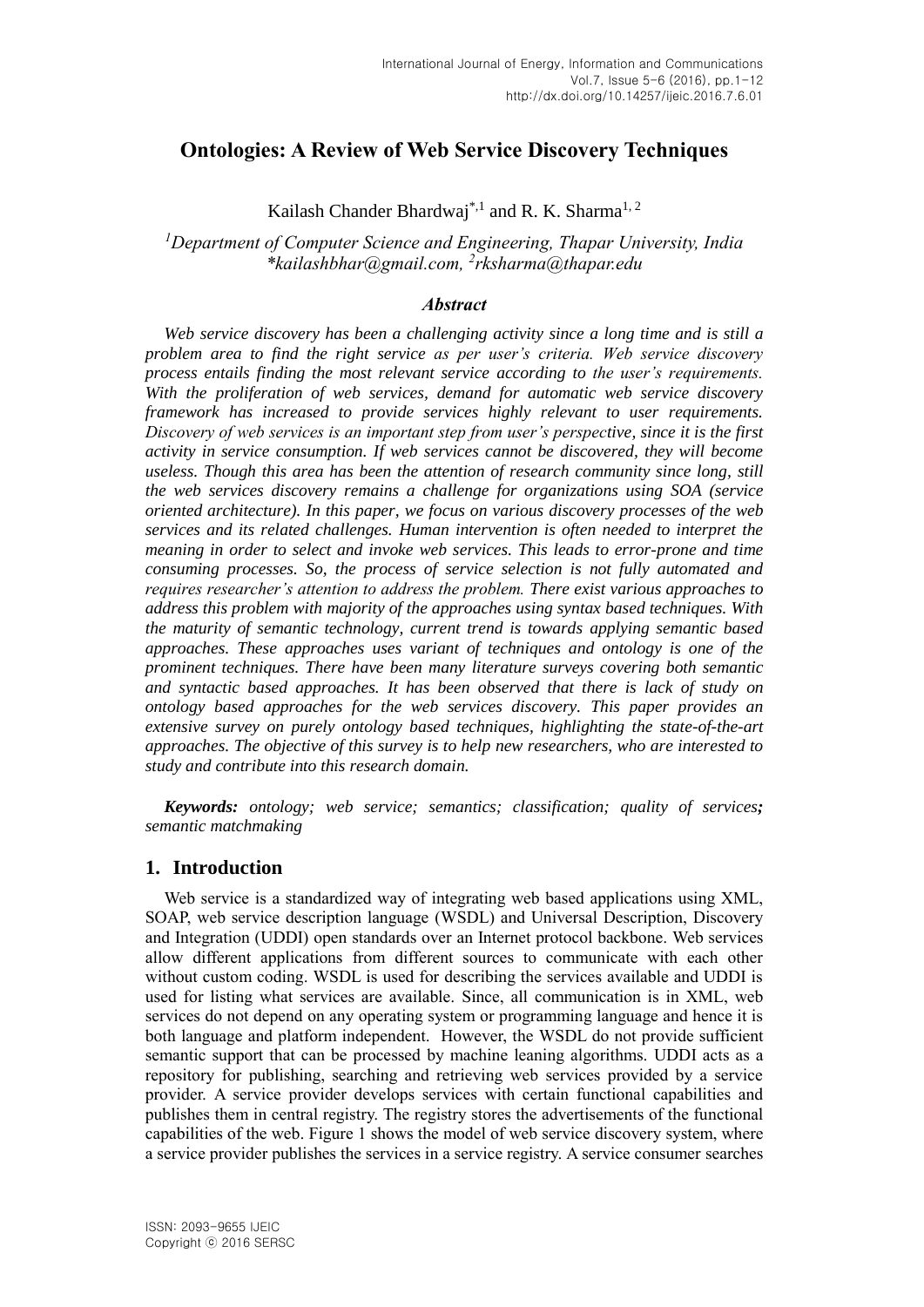the service in the registry. A matching mechanism is required that evaluates the advertised web services with the consumer queries for the discovery of the web services.

The worldwide acceptance of web services is enabled by XML-based standards such as WSDL [1], UDDI [2], and SOAP [3]. But, the XML based specifications support only the syntactical descriptions of the functionality supported by the services. So, this still requires human interventions for the web service discovery. The evaluation of semantic web has motivated researchers to enrich the web services with the sematic information, which is interpretable by machines. This automates the core activities of web services like- discovery, composition, selection and invocation. The main objective of semantic web service technology is to automate web service discovery and minimize the manual discovery process by enabling applications and agents to automatically identify, integrate, and execute the resources to achieve the user objectives. To support the automatic web service discovery, different semantic languages have evolved. These languages describe the functionality of services in a machine interpretable form. Ontology based approaches are seen as an effective way to address the web service discovery problem as discussed in following sections. This paper provides comprehensive review of the various attempts by various researchers using ontology based approaches in the area of web service discovery.



**Figure 1. Web Service Model**

Our contribution in this paper is to present a survey of ontology based approaches used in discovery of web services. This paper is organized in following sections: Section 2 provides a brief overview of the current challenges in web service discovery. Section 3 describes about the ontology based web service discovery process. Section 4 provides various studies on Web Service Discovery using Ontologies with comparative analysis and Section 5 concludes the paper.

## **2. Current Challenges in Web Service Discovery**

Currently, there are three prominent methodologies prevailing for web services repositories like UDDIs, web portals like webservicex, xmethods, webservicelist *etc.*, and third by customized discovery of services explorations using a search engine. The complexity of web services vary from simple applications such as country information, weather report, credit checking etc. to complex business applications like banking, online ticket booking , insurance etc. It has been observed that current discovery mechanisms are limited in their search capabilities as they are mostly based on the keywords based matching. The web service consumer searches for a web service in UDDI registry and submits requirements using keywords. The keyword based techniques used in search engines are not efficient as many irrelevant services may be included in the description of the queried keywords. Also, the queried keywords may be semantically equivalent but syntactically different from the words in the offered services, leading to reduced recall. The key issue is that keywords are a poor way to capture the semantics of a service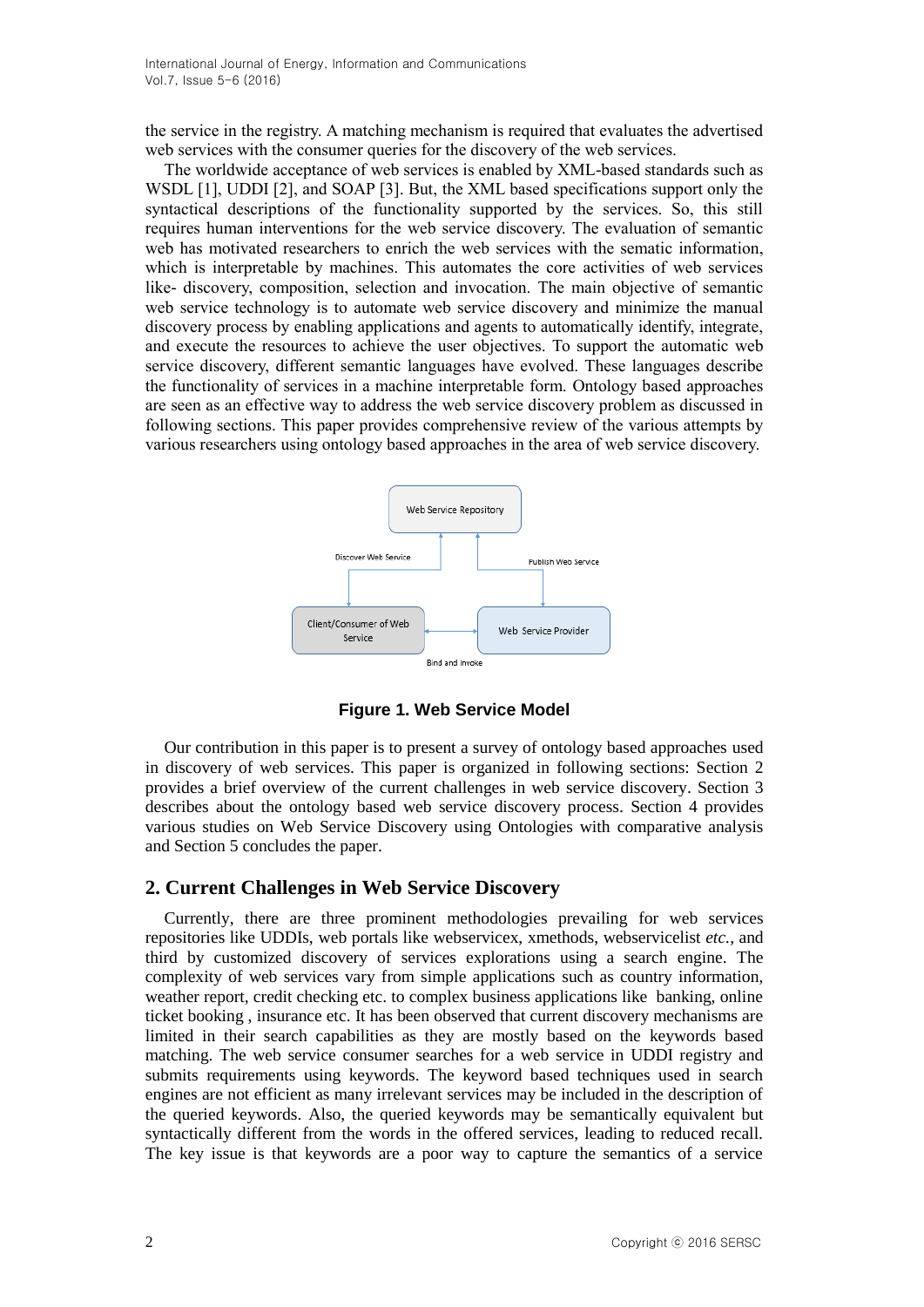request or service advertisement. Thus a different mechanism is needed, one that entails locating web services on the basis of the capabilities they provide. Semantics techniques in web service play an important role in seamless integration of diverse services which are based on different terminologies. For example, a service named "car" may not be returned from the query "automobile" submitted by a user, even they are obviously the same at the conceptual level.

Some of the other current challenges faced by web services are:

- Quantum of web services available on intranet, internet or private domains are quite high and it makes essential to have a very accurate process to find web services as per user need.
- Retrieval of services with similar functionality as required by a consumer is not much supported as UDDI supports keyword based matching, not context based matching.
- There is no support for manual annotation of web services descriptions.
- Lack of intimate knowledge about semantic languages and related toolkits for web services.
- Establishing web service discovery processes
- There are several existing approaches or tools to allow the web service discovery; however, these approaches often lack different attributes such as quality of service, reusability, incorporation of users' comments or annotations. All these prevent a user from selecting a web service for their efficient use.

### **3. Ontology based Web Service Discovery**

Ontology is a "formal specification of a shared conceptualization", provides a shared vocabulary, taxonomy of a particular domain which defines objects, classes, its attributes and their relationships. Ontology provides a structural framework for consolidating knowledge or information representation about a domain or part of a domain. This structure describes a set of concepts, properties and relationships among them. Today, "ontology" is exhaustively used in many areas such as software engineering, artificial Intelligence, information systems etc. Ontology adds semantics to web services and its properties and can significantly improve discovery methodologies. Researchers have proposed number of architectures, algorithms, standards and languages for the semantic web realization.

Ontologies have evolved to be a key technology to facilitate semantic web [15] and development of intelligent systems. Ontology can better contain and disambiguate the functionality, facilitate logic based matching of the requested and delivered service functions based on the inferred relationship. Evolution of ontologies is a promising approach to enrich web services description semantically. Several ontologies have been proposed for the service descriptions. Different semantics standards have been developed, like DAML-S [1], OWL-S [2], WSDL-S [3], and WSML [4]. DAML-S was the first based on the DAML-S ontology definition language. Later, DAML-S was replaced by OWL-S. These approaches take advantage of ontology to understand the WSDL files and users' request. In semantics based matchmaking, methodologies try to annotate WSDL files based on a specific ontology. The OWL-S (OWL for Services) is a standardized and popular ontology for web services and enables the automation of service discovery. This ontology language replaces the existing web services by adding semantics understandable by applications. OWL-S and web service modelling ontology (WSMO) facilitates the effort in creating the ontologies. They facilitate to describe the service descriptions and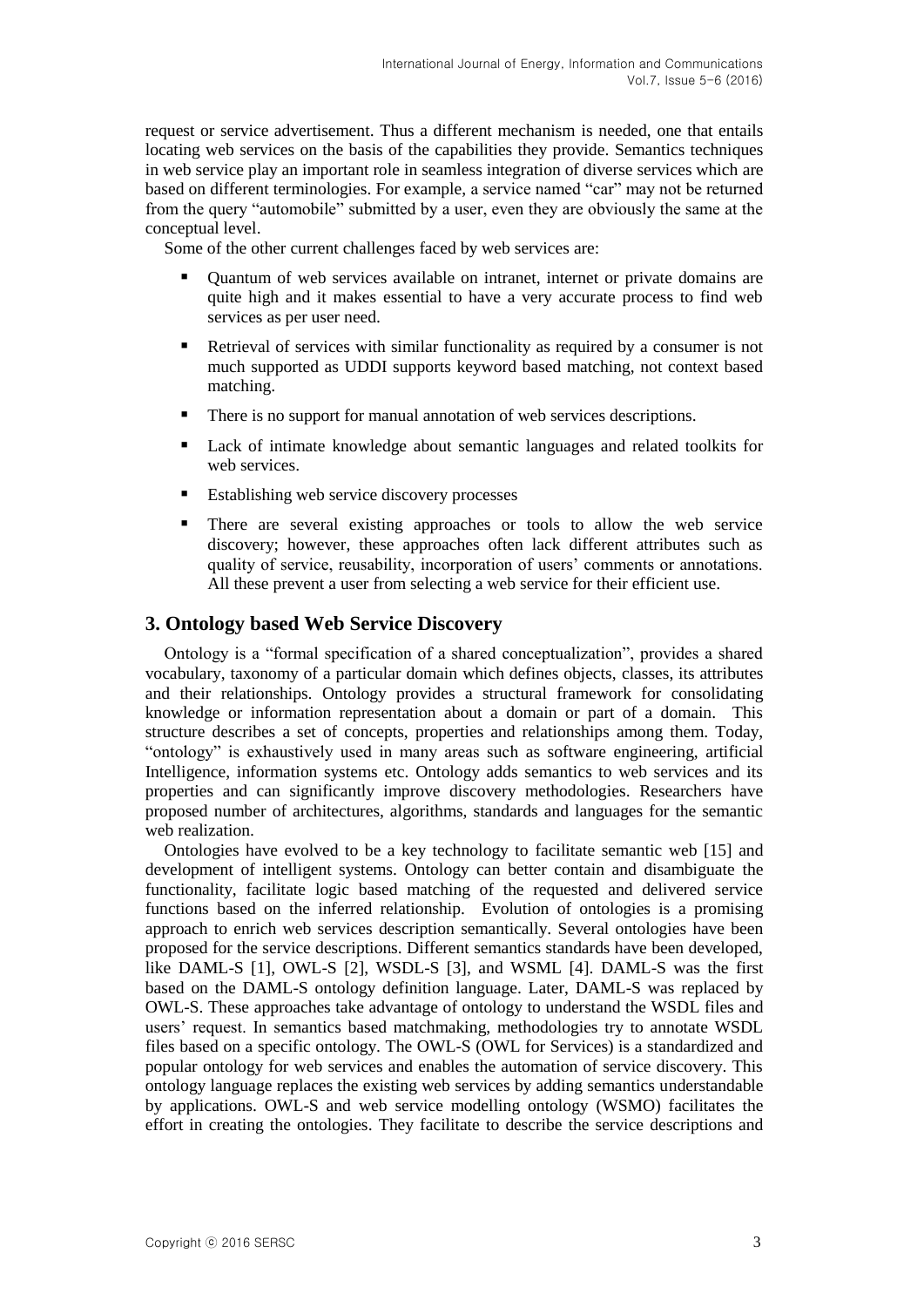makes easy the related advertisement and discovery process of web services. All these specifications differ in terms of complexity, expressiveness and kind of tool supported.

OWL-S provides capability-based web service search mechanisms. OWL-S structure contains three main parts known as service profile, the process model and the grounding. The service profile describes what the service does and provides information such as name, description, owner and contact details of a service. The service grounding contains details about how it works how to interact with service, supported protocols, message formats, port number etc. WSDL-S was developed by IBM and is a proposed extension to the [WSDL](https://en.wikipedia.org/wiki/Web_Services_Description_Language) standard. WSDL-S extends standard WSDL to include semantic elements which should improve the reusability of [web services](https://en.wikipedia.org/wiki/Web_service) by facilitating the composition of services, improving discovery, and enabling the integration of legacy software with a web services framework. WSMO is ontology based framework, which supports the interoperability and deployment of semantic web services. It provides a conceptual support and a formal language for semantically describing all relevant aspects of web services.



**Figure 2. Ontology based Approaches**

Table 1 show the comparative analysis of the prominent techniques *i.e.*, syntax based and ontologies based techniques used in web service discovery processes. It can be summarized that ontology based approaches are more suitable for the web service discovery processes, though they also have some associated challenges.

| Approach                                   | <b>Merits</b>                                                                                                                                                                               | De-merits                                                                                                                                                                                                       |
|--------------------------------------------|---------------------------------------------------------------------------------------------------------------------------------------------------------------------------------------------|-----------------------------------------------------------------------------------------------------------------------------------------------------------------------------------------------------------------|
| <b>Syntax based</b><br>approaches          | Simple and mostly used<br>$\bullet$<br>technique.<br>keyword-based search is<br>$\bullet$<br>more familiar to the user<br>Standards already<br>$\bullet$<br>established - UDDI              | Mostly requires human<br>$\bullet$<br>interaction<br>Unable to select similar service<br>$\bullet$<br>low precision of selection<br>Not suited for automatic<br>processing                                      |
| <b>Ontology-based</b><br><b>Approaches</b> | manual<br>Reduces<br>the<br>$\bullet$<br>discovery<br>and<br>process<br>allows automatically<br>dynamic discovery of web<br>services.<br>Reliable and effective<br>$\bullet$<br>Methodology | End users should be familiar<br>$\bullet$<br>with the semantics of web<br>service and its descriptions,<br>implementation details, which<br>makes usage cumbersome for<br>them.<br>The discovery space is often |

**Table 1. Comparison of Web Service Discovery Methods**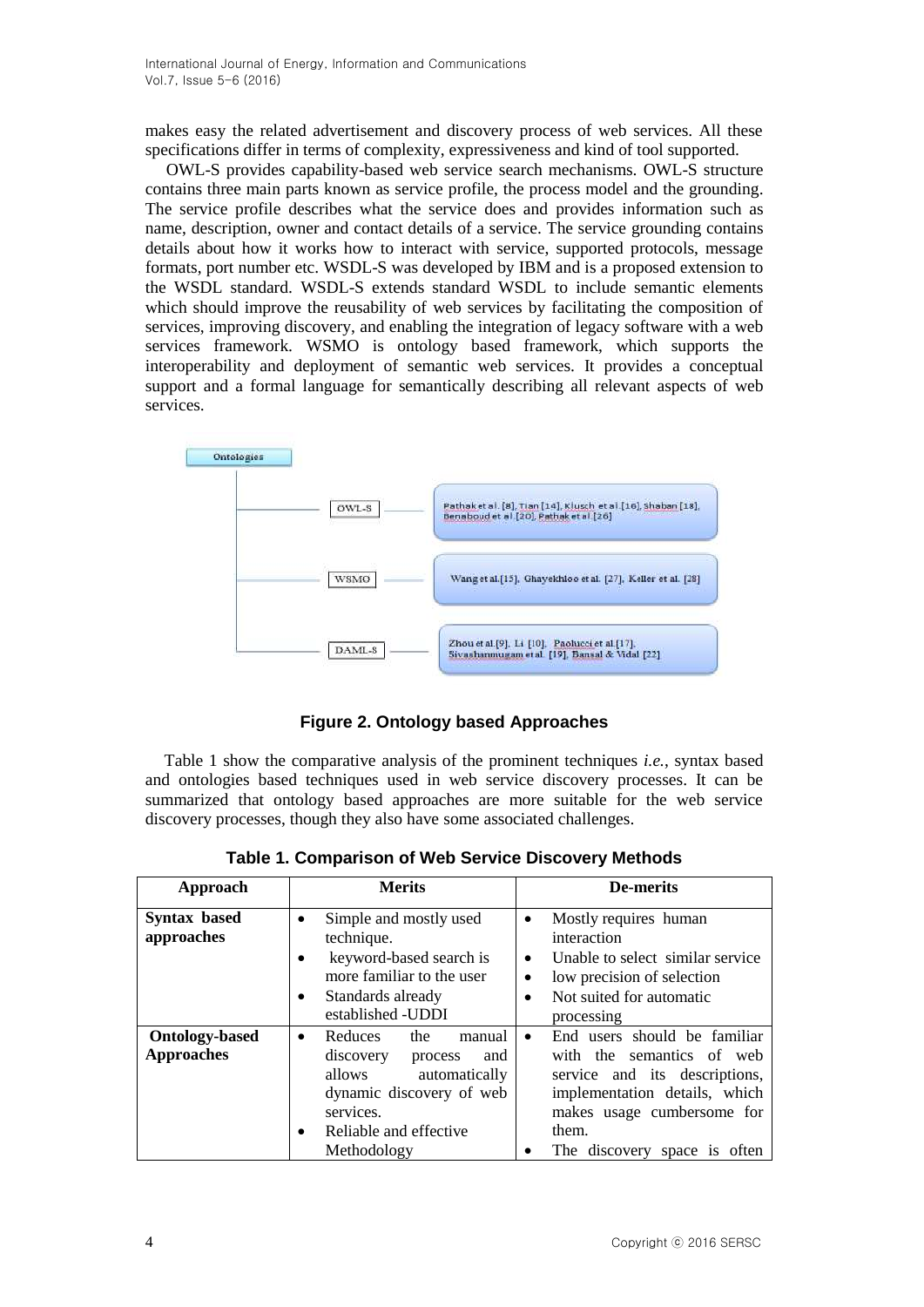|  | Effectiveness<br>and<br>relevancy of discovered<br>web services<br>be<br>can<br>enhanced by extending<br>semantics<br>through<br>OWL.<br>standards<br>like<br>WSDL-S, WSSMO etc. | limited to some web services<br>that follows a particular<br>description standard.<br>Require ontology mapping to<br>$\bullet$<br>support interoperability<br>between ontologies and is a<br>more complex technique. |
|--|----------------------------------------------------------------------------------------------------------------------------------------------------------------------------------|----------------------------------------------------------------------------------------------------------------------------------------------------------------------------------------------------------------------|
|--|----------------------------------------------------------------------------------------------------------------------------------------------------------------------------------|----------------------------------------------------------------------------------------------------------------------------------------------------------------------------------------------------------------------|

#### **3.1. General Framework for Web Service Discovery using Ontology**

Figure 3 shows the general framework for the ontologies based web service discovery. It has main part as user query handling, match making, ontology based descriptions of web services. A web service provider publishes their services to a registry (UDDI) and stores the service descriptions through a user interface. Service advertisements are semantically annotated using ontology language OWL-S and loaded into the repository. Service providers provide domain ontologies for the service functionality, which are parsed and kept in an ontology repository.



**Figure 3. A Standard Web Service Discovery Process using Ontologies**

A service consumer is provided with an interface to enter a service request. The semantic similarity between the consumer request and the service descriptions are computed using various matching mechanisms. A matching engine matches the keywords in the user query and returns the results in the form of service list to consumer. Majority of the current approaches vary in terms of ontology technique used and match making algorithms.

## **4. Web Service Discovery using Ontologies**

Many of the discovery strategies uses the QoS based approaches to refine the search. Pathak *et al.*, [8] presented a framework using ontology-based flexible discovery of semantic web services. They demonstrated how a user's query can be transformed into queries which can be processed by a matchmaking engine. They also incorporated user specified preferences in terms of QoS to generate ordered list of web services. In future they planned to extend the approach to support service invocation and workflow composition for specific data-driven applications in a computational biology.

Zhou *et al.*, [9] proposed a framework using DAML-QoS ontology for specifying Quality of service attributes and metrics. They investigated on the semantic QoS speciation and introduced a design principles Based on the specification conformance,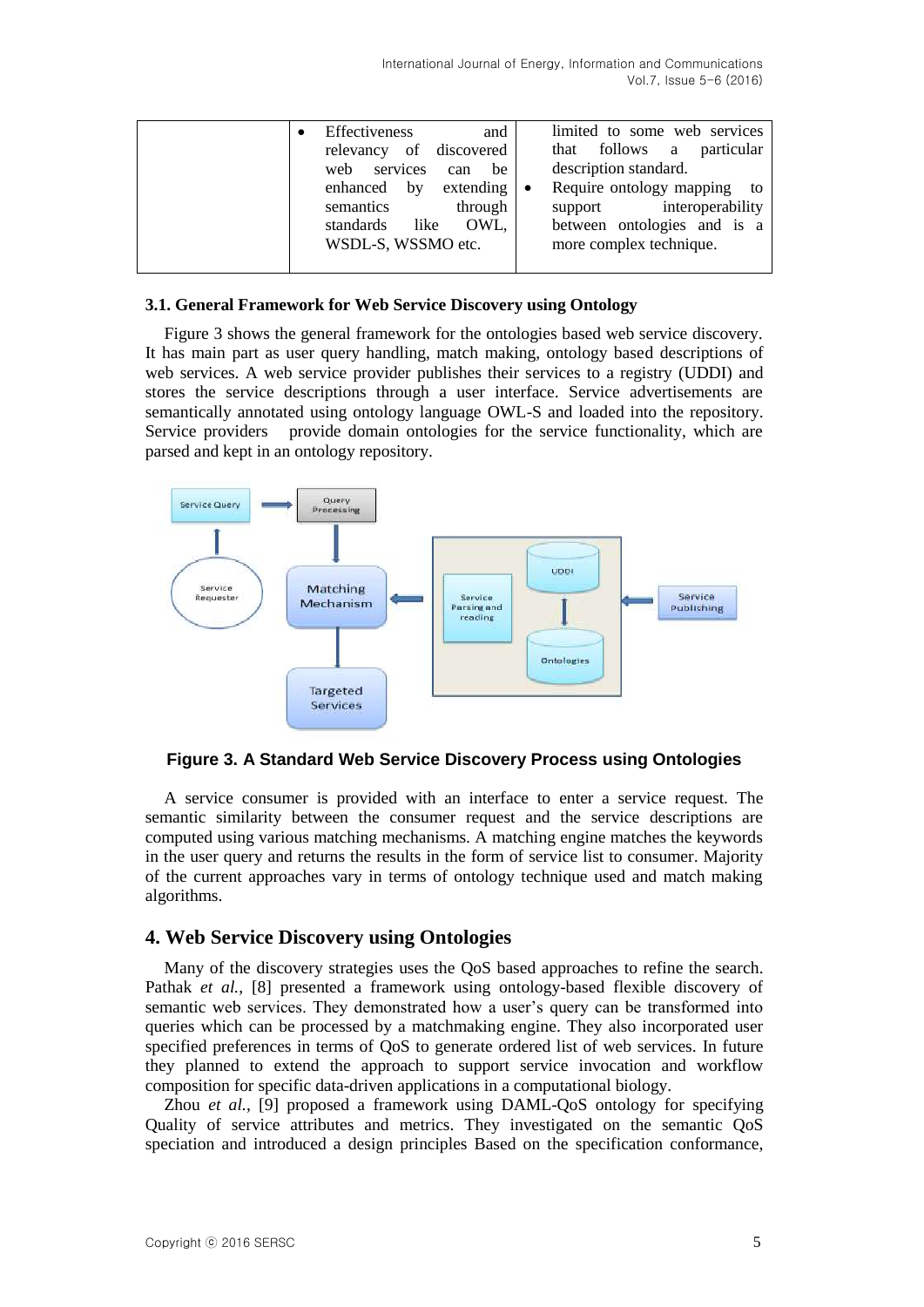they introduced the QoS matchmaking algorithm with multiple matching degrees. However, their framework assumes a single QoS ontology for the web service advertisers and consumers, and does not consider specification of semantic correspondences. Also, there is no provision to specify ranking criteria based on non-functional attributes for the service selection.

Lei and Horrocks [10] explored semantic and web services technologies to enable support of service discovery and advertisement in e-commerce. They presented the design and implementation of a service matchmaking prototype which makes use of DAML-S based ontology. They also proposed a Description Logic reasoner to compare ontology based service descriptions. They presented the results in to a realistic agent based ecommerce use case.

Maximilien and Singh [11] proposed ontology and an agent based framework called Web Services Agent Framework (WSAF) for the dynamic web services selection. The proposed agents collect, aggregate and share various services QoS data. Web service based software applications are configured dynamically by the agents. They proposed a QoS ontology for representing the generic quality of web services. Their future area of research would be to prevent malfeasant agents from biasing the agencies' data.

Adala *et al.*, [12] proposed a framework that allows semantic web service discovery based on natural language keywords. They employed Language Processing (NLP) to match user query, which is expressed in natural English language with the semantic web service description. They also presented an efficient matching procedure to figure out the semantic distance between ontological concepts.

Paliwal *et al.*, [13] presented an integrated approach for automated service discovery. Their approach is based on semantic-based service categorization and semantic based service selection. For service categorization, they proposed an ontology based categorization of web services into the functional categories. This lead to better service discovery by matching the service request with an appropriate service description. For service selection, they used ontology linking and LSI. This extended the indexing procedure from syntactical to semantic level. Their experiments showed increased precision and recall and this lead to increase in the relevance of the selected web services. In the future, they proposed to extend the approach to allow service requests that are formed using specialized query languages.

Tian [14] proposed an OWL-S based approach for web service discovery with the improved performance (recall and precision) of web service search. Their approach uses service profile description for service matching and discovery. The main WSDL file properties used for matching include service name, inputs, outputs, service parameters and QoS related properties. They presented the integration architecture with semantic matchmaker based on OWL-S mechanism into the UDDDI framework. They further described web service publishing and discovery using the proposed semantic matchmaker. They also described the matchmaker algorithm.

Wang *et al.*, [15] proposed an ontology language for QoS of web services in the WSMO context. They specified QoS ontology and its vocabulary using WSMO for annotating service descriptions. They also presented a QoS selection model and an associated selection mechanism using an optimum normalization algorithm.

Klusch *et al.*, [16] proposed an approach for hybrid semantic web service matching methodology in OWL-S called OWLS-MX. This approach exploits both logic based reasoning and Information Retrieval (IR) methods. Their experimental evaluation concluded that building semantic web service matchmakers solely on description logic reasoners may be insufficient. For future work, they proposed development of more powerful approaches to service matching in the semantic web across disciplines.

DAML-S based language is used for the web service descriptions in [17]. They depicted how the capabilities of services can be shown in the profile section of the DAML-S description. They have shown results that how a user request and service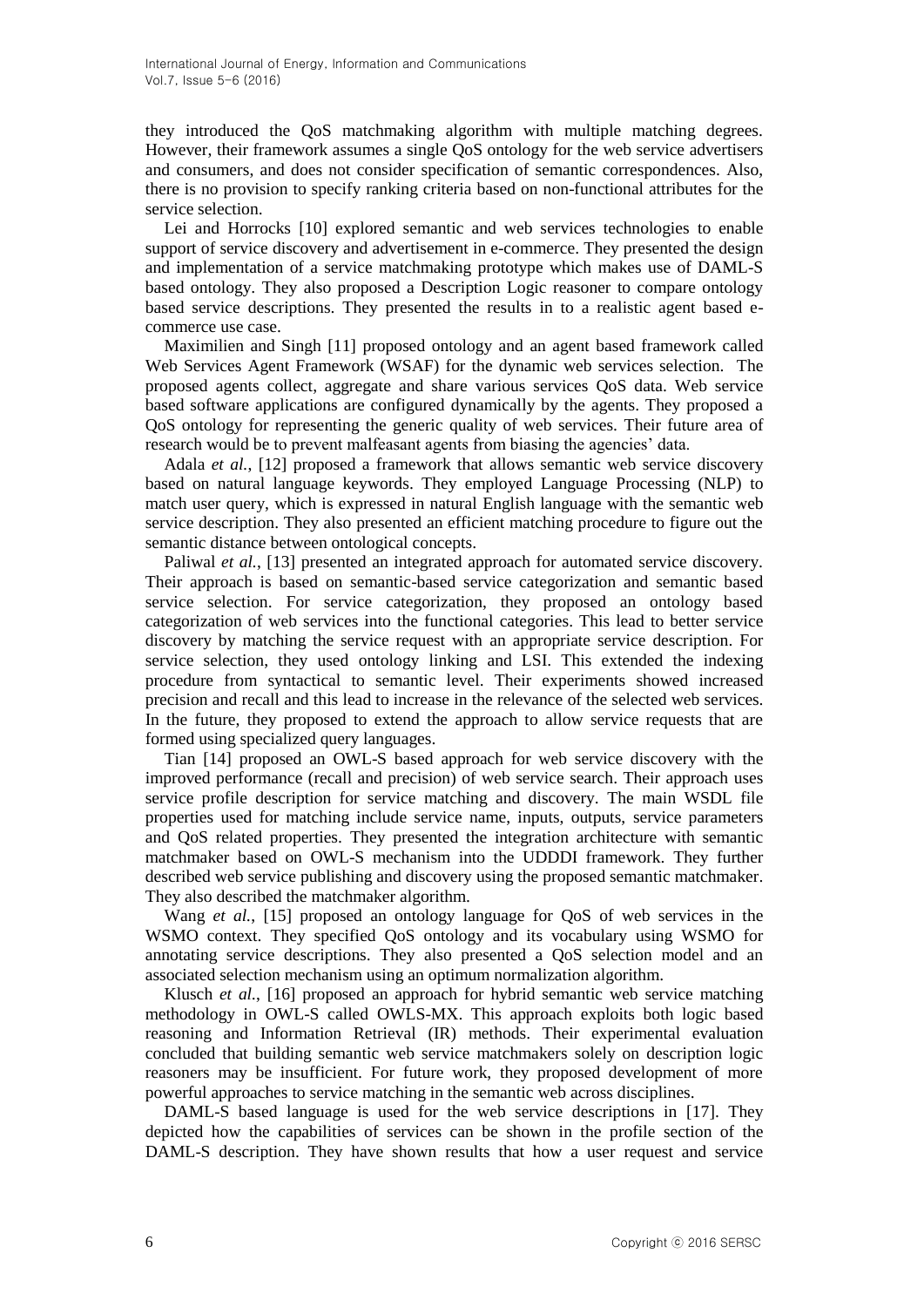advertisement is carried out using a matching engine. They claimed that their matching algorithm provides a way for web service discovery, selection of services and their interoperations.

Shaban and Haarslev [18] addressed the problem of service matching requested by users by making use of OWL ontologies and the OWL reasoner RACER. They proposed framework called DECAF which integrates an agent for matchmaking, which employs OWL-S for matching the requirements with web service descriptions. They presented a new way to integrate ontologies with agents and reasoning the ontologies using RACER. They expect their prototype can be a good start point for switching to the emerging semantic web and using ontologies with mobile agents in a wider application area.

Sivashanmugam *et al.*, [19] proposed an approach based on the DAML+OIL ontologies to develop semantic web services, by annotating them with the shared ontologies. These annotations are used for discovery of relevant web services based on the annotations. They claimed that their approach may prove better to the current standards based industry approaches. Their approach involves using DAML-S for adding semantics to Web services description. They have discussed an algorithm for semantic discovery of web services which uses functionality of the service as the main criterion for search.

In this paper, they propose an ontology-based OWL-S extension to adding QoS to web service Descriptions [20]. They used an efficient semantic service matching which takes into account concepts properties to match concepts in Web service and service customer request descriptions. Their approach is based on an architecture composed of four layers: web service and request description layer, functional match layer, QoS computing layer and reputation computing layer. Future work included to compose the functionality of several web services into one composite and realize consumer preference and QoS-based web service composition.

Bansal and Vidal [21] proposed an approach based on DAML-S and the methodology presented exploits the additional information available in the service model. They extended the algorithms based on conventional approaches using comparisons of the requested and offered inputs and outputs of services.

Ji [22] proposed a method to build domain ontology based service search engine prototype. They presented a process to retrieve service components and observed many benefits like expand user query, refine user query, fuzzy query support. The method proposed by them provided benefits of improved recall and precision.

Zhang and Li [23] proposed a construction method and the formal description of Web Service Discovery Oriented Ontology. They have used a use case of travel domain, representing the descriptions of web services and support for the user query specifications with the domain support. They proposed an algorithm for web service discovery through way of manipulating the relations between ontology. Their future work would to work on the large scale web services data, compare the proposed system efficiency with other systems.

Sycara *et al.*, [24] defined a language called LARKS for agent advertisements and requests, and based on this language they proposed a Larks matchmaking process which performs both syntactic and semantic matching. They also used a concept language ITL in order to specify the concepts of ontologies. The used five different filters for the matching process: context matching, profile comparison, similarity matching, signature matching and constraint matching. However, the proposed model lacks in explaining how service requests will be specified by users. Also, the proposed approach considers the existence of a common vocabulary for all users.

Oundhakar *et al.*, [25] proposed an ontology based web service discovery mechanism (METEOR-S) to provide access to registries that are divided based on business domains and grouped into federations. They proposed a novel web service discovery algorithm, which supports the semantic heterogeneity with respect to multiple ontologies from the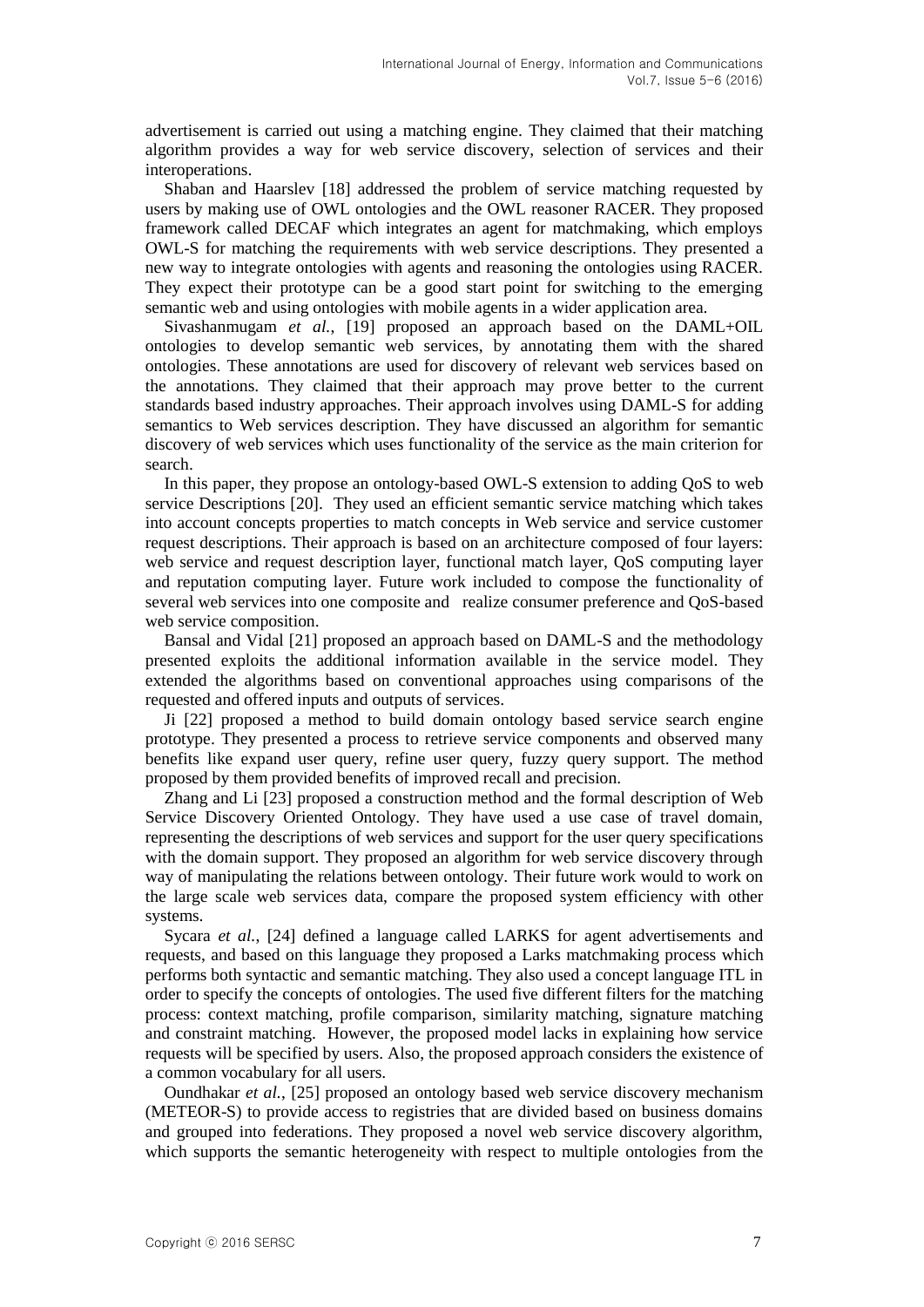same domain. They evaluated empirically and find their algorithm has better accuracy and is able to find correct matches even when services are annotated with different ontologies. They proposed mediator to enhance interaction between federations, dynamic/runtime association between registries, extend the service discovery algorithm to support fault matching for the future work.

It has been shown that how the non-functional requirements (QoS) can be incorporated into the service discovery approach so as to generate list of services including user functional requirements in [26]. They proposed an ontology-based flexible framework for semantic web services discovery. Their approach is based on user-supplied, contextspecific mappings from user ontology to relevant domain ontologies to specify web services. They show how a user's query with certain selection criteria can be transformed into queries processed by a matchmaking engine. They plan to extend proposed approach to service discovery, service invocation and workflow composition for specific datadriven applications.

| Approach | supported<br>Ontology | Framework<br>Approach<br>Name | Scalable/<br>Flexible | QOS used        | $\Gamma$ ool<br>$_{\rm used/}$<br>Middleware<br>Reasoning<br>Specific<br>Agent<br>${\bf used}$ | Ranking<br>Used | Annotation<br>support | Mapping used<br>Ontology | expansion<br>request | NLP Used       |
|----------|-----------------------|-------------------------------|-----------------------|-----------------|------------------------------------------------------------------------------------------------|-----------------|-----------------------|--------------------------|----------------------|----------------|
| [8]      | OWL-S                 | <b>NS</b>                     | Yes                   | Yes             | <b>JESS</b>                                                                                    | Yes             | $\rm No$              | Yes                      | N <sub>o</sub>       | No             |
| [9]      | DAML-S                | <b>NS</b>                     | <b>NS</b>             | Yes             | <b>RACER</b>                                                                                   | N <sub>o</sub>  | N <sub>o</sub>        | N <sub>o</sub>           | N <sub>o</sub>       | N <sub>o</sub> |
| $[10]$   | DAML-S                | $\overline{\text{NS}}$        | $_{\rm NS}$           | $\overline{No}$ | <b>RACER</b>                                                                                   | $\rm No$        | $\rm No$              | $\rm No$                 | $\rm No$             | $\rm No$       |
| $[11]$   | <b>QoS</b> Ontology   | <b>WSAF</b>                   | Yes                   | Yes             | <b>NS</b>                                                                                      | Yes             | $\rm No$              | N <sub>o</sub>           | No                   | No             |
| $[12]$   | <b>OWL-S/WSMO</b>     | <b>NS</b>                     | Yes                   | No              | Wordnet/SUMO                                                                                   | Yes             | N <sub>o</sub>        | Yes                      | N <sub>o</sub>       | Yes            |
| $[13]$   | <b>SUMO</b>           | $\overline{\text{NS}}$        | NS                    | N <sub>o</sub>  | Cosine similarity                                                                              | Yes             | No                    | Yes                      | Yes                  | Yes            |
| $[14]$   | OWL-S                 | <b>UDDI</b>                   | <b>NS</b>             | Yes             | <b>NS</b>                                                                                      | N <sub>o</sub>  | N <sub>o</sub>        | Yes                      | N <sub>o</sub>       | N <sub>o</sub> |
| $[15]$   | <b>WSMO</b>           | <b>NS</b>                     | No                    | Yes             | <b>NS</b>                                                                                      | <b>NS</b>       | Yes                   | N <sub>o</sub>           | No                   | N <sub>0</sub> |
| [16]     | OWL-S                 | OWL-MX                        | <b>NS</b>             | $\rm No$        | OWL-MX                                                                                         | $_{\rm NS}$     | N <sub>o</sub>        | $\rm No$                 | $\rm No$             | $\rm No$       |
| $[17]$   | DAML-S                | <b>NS</b>                     | <b>NS</b>             | $\rm No$        | DAML+ OIL                                                                                      | <b>NS</b>       | N <sub>0</sub>        | N <sub>o</sub>           | N <sub>o</sub>       | N <sub>o</sub> |
| $[18]$   | OWL-S                 | <b>DECAF</b>                  | Yes                   | No              | <b>RACER</b>                                                                                   | N <sub>o</sub>  | N <sub>o</sub>        | N <sub>o</sub>           | N <sub>o</sub>       | No             |
| $[19]$   | DAML-S                | <b>NS</b>                     | No                    | N <sub>o</sub>  | <b>NS</b>                                                                                      | N <sub>o</sub>  | Yes                   | Yes                      | N <sub>o</sub>       | $\rm No$       |
| $[20]$   | OWL-S                 | <b>NS</b>                     | No                    | Yes             | q-grams                                                                                        | Yes             | Yes                   | N <sub>o</sub>           | N <sub>o</sub>       | N <sub>o</sub> |
| $[21]$   | DAML-S                | $\rm No$                      | <b>NS</b>             | N <sub>o</sub>  | <b>JESS</b>                                                                                    | N <sub>0</sub>  | N <sub>o</sub>        | N <sub>o</sub>           | N <sub>o</sub>       | N <sub>o</sub> |
| $[22]$   | Domain Ontology       | <b>RDF</b>                    | <b>NS</b>             | N <sub>o</sub>  | <b>NS</b>                                                                                      | Yes             | N <sub>0</sub>        | N <sub>o</sub>           | Yes                  | N <sub>o</sub> |
| $[23]$   | Web Service           | <b>WOKB</b>                   | <b>NS</b>             | N <sub>o</sub>  | <b>NS</b>                                                                                      | N <sub>0</sub>  | Yes                   | N <sub>o</sub>           | N <sub>o</sub>       | N <sub>0</sub> |
|          | Oriented Ontology     |                               |                       |                 |                                                                                                |                 |                       |                          |                      |                |
| $[24]$   | Domain Ontology       | <b>LARKS</b>                  | NS                    | No              | Middle Agents                                                                                  | Yes             | No                    | $\overline{No}$          | N <sub>o</sub>       | No             |
| $[25]$   | Multi-Ontology        | <b>METEOR-S</b>               | Yes                   | No              | <b>NS</b>                                                                                      | No              | Yes                   | Yes                      | N <sub>o</sub>       | $\rm No$       |
| $[26]$   | OWL-S                 | <b>NS</b>                     | <b>NS</b>             | Yes             | Jess & Jena                                                                                    | Yes             | No                    | Yes                      | No                   | N <sub>o</sub> |
| [27]     | <b>WSMO</b>           | <b>NS</b>                     | Yes                   | $\rm No$        | Logical Inference                                                                              | Yes             | $\rm No$              | $\rm No$                 | $\rm No$             | $\rm No$       |
| $[28]$   | <b>WSMO</b>           | <b>WSMO</b>                   | Yes                   | N <sub>o</sub>  | <b>NS</b>                                                                                      | N <sub>o</sub>  | Yes                   | N <sub>o</sub>           | N <sub>o</sub>       | $\rm No$       |

**Table 2. Comparison of Ontology based Approaches**

*\*NS- Not Specified*

A logical discovery framework based on semantic description of the capability of web services to improve the speed and accuracy of automated Web service discovery has been presented in [27]. Their framework improves discovery performance by adding two prefiltering stages to the discovery engine and also tackles the scalability problem. In the first stage, they compared ontology of the user request and Web service categories. In second stage, they reduced number of comparisons as the web services are eliminated based upon a decomposition and analysis of concept. They evaluated the proposed approach using a new Web service repository, called WSMO-FL test collection. Logical inference is used for matching, which ensures that the user request is satisfied by the selected web service.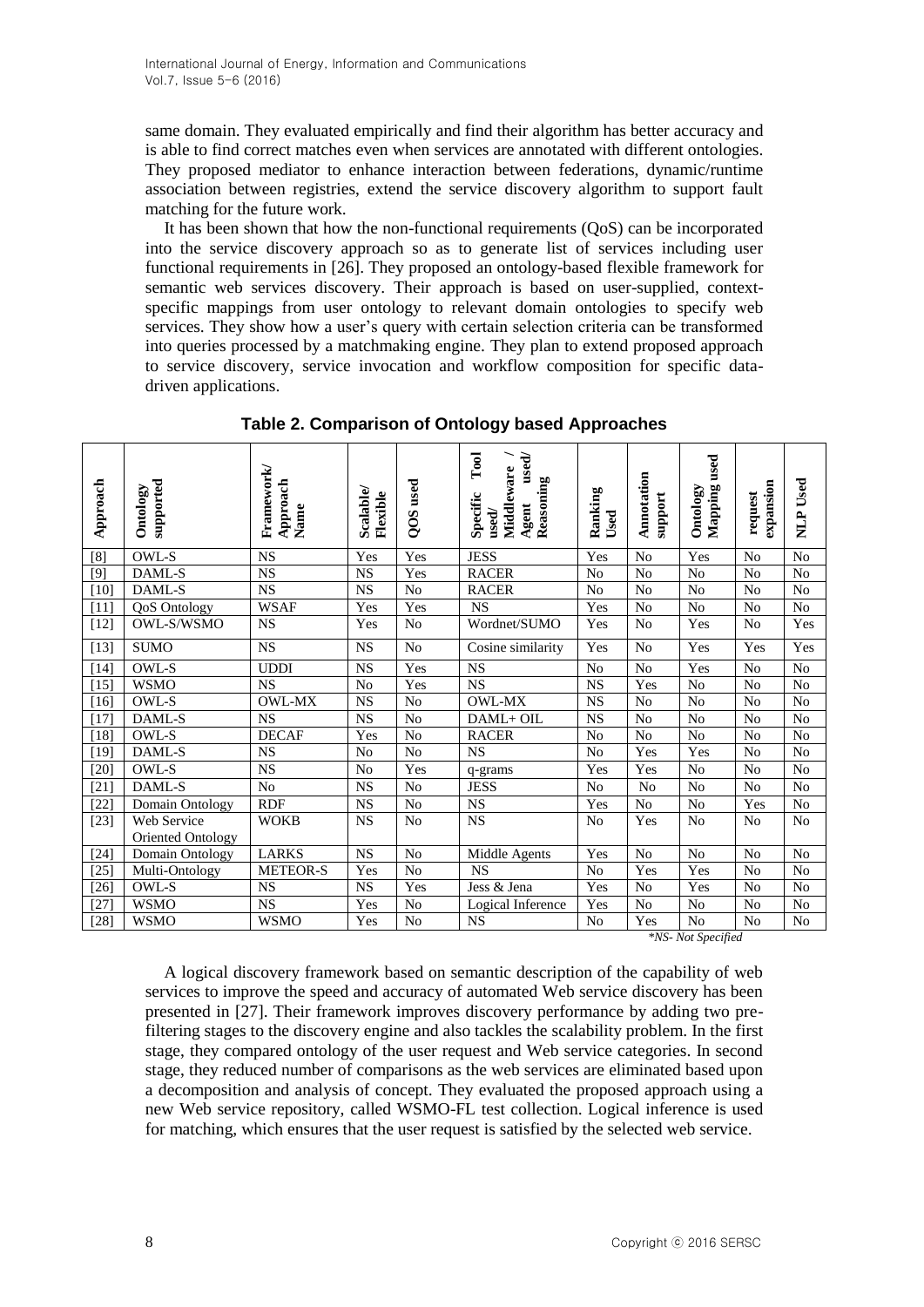Keller *et al.*, [28] have shown that how WSMO can be used for service discovery. The WSMO has been used to provide a conceptual framework for semantic web services. They presented wide range of scenarios and approaches to achieve the automation of web services. Their main focus was semantic-based techniques for web service discovery.

From the study, it has been observed that semantic based approaches are simple and provides better accuracy. But there are some disadvantages as well like less flexibility and more processing time which affects the performance. Table 3 shows the comparison in between ontology and other techniques on the performance parameters.

**Features Semantic Approach Syntactic / Other Syntactic Approach** Accuracy | High | Low Complexity | High | Less Flexibility High low Processing time More Less Reliability | High | Less

**Table 3. Comparison of Semantic based and Syntactic based Approaches**

Challenges of ontologies in web service discovery:

- There has been less research work in the field of semantic web service that targets to qualitatively enhance or upgrade web service ontologies or which can facilitate use of ontologies and improve the selection process
- It is a cumbersome task to develop a common ontology for countless web services
- It has been observed that there is almost no information regarding the challenges the researchers or projects faced while using the ontologies
- It is a cumbersome activity to allow all new web services to have semantic metadata annotations
- Furthermore, the majority of already existing services does not support the associated semantics and there are challenges on the potential conversion of existing non – semantic structure to the semantic descriptions
- It is a daunting task to annotate all web services, so the efforts for adopting semantically enriched web services has been limited to a few domains only, where research is more vigorous
- Semantic web services have not yet been fully adopted by the industry. One of the major challenges is the unavailability of semantically annotated content for use.
- Since existing web services follow mostly WSDL specifications, they should be upgraded to semantic web services. This can be achieved with the ability to automatically convert WSDLs into their semantic counterparts like SAWSDL or OWL-S.

#### **4.1. Trends in Web Service Discovery Area**

Currently, the discovery of web service is predominantly WSDL based, which involves lot of manual efforts for web service discovery. However, future efforts are for the automatic discovery of web services by enabling semantic integration in the web services descriptions. Current trends for the web services are for automatic discovery based on the capabilities, dynamic retrieval and invocation methods. Semantic technologies using ontologies are playing a significant role to facilitate these trends by enabling automatic retrieval of relevant information with better accuracy. This saves lots of manual efforts and knowledge overhead, thus saving time and increasing developer and user's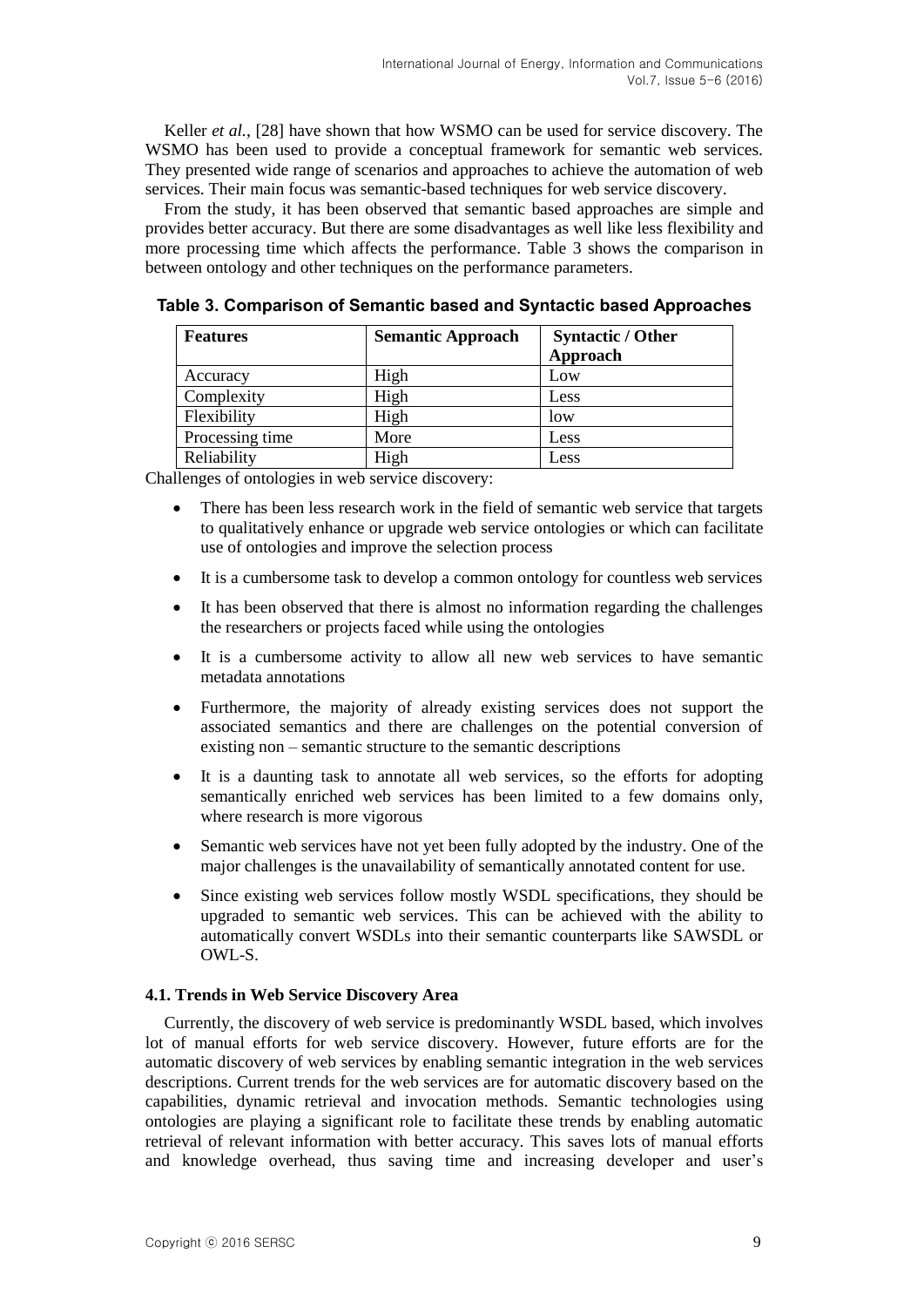productivity. Currently, OWL-S based ontology language is the most standardized and perhaps is most comprehensive semantic web service technology deployed.

However, there are challenges while fully adopting the semantic web services by the industry:

- After viewing the literature, it is observed that more effort are required in following areas in order to make ontology successful and to meet future demands:
- Forming a close bonding between industrial efforts like XML, RDF, WSDL, WSFL and research efforts like, DAML+OIL, OWL, DAML-S *etc*.
- Make exposure of the latest semantic technology to industry, addressing the industry needs for new technologies and facilitating them.
- Enhancing existing Web Service discovery framework that can support the metadata and advanced ontology-based service discovery.
- Building a core consortium for semantic related technologies and challenges and stabilise standardization of the processes.
- Exploring and extending semantic technology in web services.

## **5. Conclusion**

Discovery system plays an important role in web service model for efficient web service retrieval. As web service discovery involves manual intervention, it is a cumbersome and time consuming task to find the web services as per a consumer needs. This necessitates the resolutions for automatic discovery techniques and takes attention of researchers. This paper presents a glimpse of the plethora of research work done globally in the area of web service discovery by employing the ontology techniques. Ontology has made significant progress and a number of ontology based web service discovery models, approaches, frameworks have been proposed to resolve this problem area. In this paper we described about the various challenges posed by existing web service discovery processes.

We have also highlighted some of the possible challenges of ontology based systems. We hope that this work will be helpful to advance the discussion of ontology and semantics based web service discovery technologies. We described about the various existing prominent techniques to address the problem of automatic discovery of web services and consume it.

We have surveyed various approaches for web service discovery with different strategies proposed and summarized their findings. It can be seen that combination of multiple techniques and different feature collection of web services are effective for further improvement. Some of the approaches take into account the concepts of semantics techniques, while some other focuses on extracted features of services. It is also seen that many approaches differ in the way matching of web services with the user queries are carried out. Some approaches also suggest clustering based techniques. It is observed that following areas can be further worked upon as highlighted below:

- Better matchmaking mechanisms
- Use of NLP techniques for better feature selections
- User query expansion techniques
- Improving and better use of existing ontologies standards
- Use of hybrid approaches for performance and accuracy improvement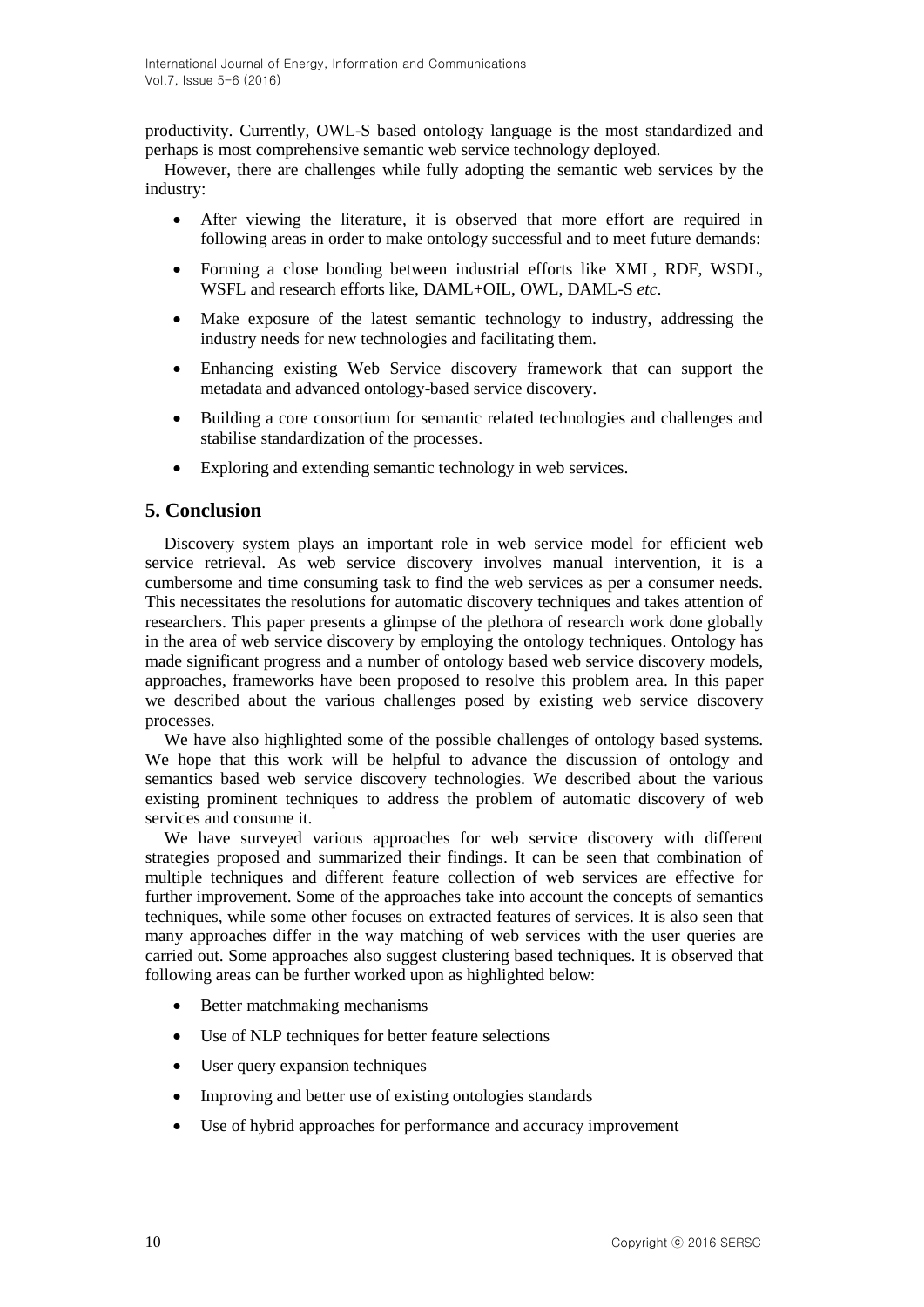#### **References**

- [1] Web Ontology Language for Web Services, [http://www.daml.org/services/owl-s.](http://www.daml.org/services/owl-s)
- [2] W3C Web Services Description Language, [http://www.w3.org/TR/WSDL/.](http://www.w3.org/TR/WSDL/)
- [3] Web Service Modeling Ontology, [http://www.wsmo.org/.](http://www.wsmo.org/)
- [4] A. Ankolekar, M. Burstein, J. Hobbs, O. Lassila, D. Martin, D. McDermott, S. McIlraith, S. Narayanan, M. Paolucci, T. Payne and K. Sycara, "DAML-S: Web Service Description for the Semantic Web", Proceedings of. 1st International Semantic Web Conference, Sardinia, Italy, **(2002)**, pp. 348-363.
- [5] D. Martin, M. Paolucci, S. McIlraith, M. Burstein, D. McDermott, D. McGuinness, B. Parsia, T. Payne, M. Sabou, M. Solanki, N. Srinivasan and K. Sycara, "Bringing Semantics to Web Services: The OWL-S Approach", Proceedings of 1st International Workshop on Semantic Web Services and Web Process Composition, San Diego, Califoria, USA, **(2004)**, pp. 26-42.
- [6] R. Akkiraju, J. Farrell, J. Miller, M. Nagarajan, M. Schmidt, A. Sheth and K. Verma, "Web Service Semantics - WSDL-S", W3C Member Submission, version 1.0, **(2005)**.
- [7] J. Bruijn, H. Lausen, A. Polleres and D. Fensel, "The Web Service Modeling Language WSML: An Overview", Proceedings of 3rd European Semantic Web Conference, Montenegro, **(2006)**, pp. 590-604.
- [8] J. Pathak, N. Koul, D. Caragea and V. G. Honavar, "A framework for semantic web services discovery", Proceedings of the 7th annual ACM international workshop on Web information and data management, Bremen, Germany, **(2005)**.
- [9] C. Zhou, L. Chia and B. Lee, "Service Discovery and Measurement based on DAML-QoS Ontology", Special Interest Tracks and Posters of 14th World Wide Web Conference, **(2005)**.
- [10] L. Li and I. Horrocks, "A software framework for matchmaking based on semantic web technology", International Journal of Electronic Commerce, vol. 8, no. 4, **(2004)**, pp. 39-60.
- [11] E. Maximilien and M. Singh, "A Framework and Ontology for Dynamic Web Services Selection", IEEE Internet Computing, vol. 8, no. 5, **(2004)**, pp. 84-93.
- [12] A. [Adala,](http://www.oalib.com/search?kw=Asma%20Adala&searchField=authors) N. [Tabbane](http://www.oalib.com/search?kw=Nabil%20Tabbane&searchField=authors) and S[. Tabbane,](http://www.oalib.com/search?kw=Sami%20Tabbane&searchField=authors) ["A Framework for Automatic Web Service Discovery Based on](http://www.oalib.com/paper/29871)  [Semantics and NLP Techniques"](http://www.oalib.com/paper/29871), [Advances in Multimedia,](http://www.oalib.com/journal/366) special issue on web services in multimedia communication, vol. 2011, no. 1, **(2011)**.
- [13] A. V. Paliwal, B. Shafiq, J. Vaidya, H. Xiong and N. Adam, "Semantics Based Automated Service Discovery", IEEE Transactions on Services Computing, vol. 5, no. 2, **(2012)**, pp. 260-275.
- [14] Q. Tian, "Web Service Discovery Based on Semantic Matchmaking with UDDI", Proceedings of Third International Conference on Semantics, Knowledge and Grid, **(2007)**, pp. 454-457.
- [15] X. Wang, T. Vitvar, M. Kerrigan and I. Toma, "A QoS-Aware Selection Model for Semantic Web Services", Proceedings of ICSOC, **(2006)**, pp. 390-401.
- [16] M. [Klusch,](http://www.ri.cmu.edu/person.html?person_id=149) G. [Fries](http://www.ri.cmu.edu/person.html?person_id=84) and K. [Sycara,](http://www.ri.cmu.edu/person.html?person_id=304) "Automated Semantic Web Services Discovery with OWLS MX", Proceedings of Fifth International Conference on Autonomous Agents and Multi Agent Systems (AAMAS 06), Hakodate, Japan, **(2006)**, pp. 915-922.
- [17] M. Paolucci, T. Kawamura, T. Payne and K. Sycara, "Semantic Matching of Web Service Capabilities", Proceedings of the First International Semantic Web Conference, **(2002)**.
- [18] A. A. Shaban and V. Haarslev, "Applying Semantic Web Technologies to Matchmaking and Web Service Descriptions", Proceedings of the Montreal conference on eTechnologies, Montreal, Canada, **(2005)**, pp. 97-104.
- [19] K. Sivashanmugam, K. Verma, A. Sheth and J. Miller, "Adding Semantics to Web Services Standards", Proceedings of International Conference on Web Services, USA, **(2003)**, pp. 395-401.
- [20] R. Benaboud, R. Maamri and Z. Sahnoun, "Agents and OWL-S based semantic web service discovery with user preference support", International Journal of Web & Semantic Technology, vol. 4, no. 2, pp. 57-75, **(2013)**.
- [21] S. Bansal and J. Vidal, "Matchmaking of web services based on the DAML-S service model", Proceedings of Second International Conference on Autonomous Agents and Multi-Agent Systems (AAMAS), Melbourne, Australia, **(2003)**.
- [22] X. Ji, "Research on Web Service Discovery Based on Domain Ontology", Proceedings of the 2nd IEEE International Conference on Computer Science and Information Technology (iccsit), **(2009)**, pp. 65-68.
- [23] P. Zhang and J. Li, "Ontology Assisted Web Services Discovery", Proceedings of the IEEE International Workshop on Service- Oriented System Engineering (SOSE'05), Beijing, China, **(2005)**, pp. 45-50.
- [24] K. Sycara, M. Klusch, S. Widoff and J. Lu, "Larks: Dynamic matchmaking among heterogeneous software agents in cyberspace. Autonomous Agents and Multi-Agent Systems", Kluwer, vol. 5, no. 2, **(2002)**.
- [25] S. Oundhakar, K. Verma, K. Sivaashanmugam, A. Sheth and J. Miller, "Discovery of Web Services in a Multi-Ontology and Federated Registry Environment", Intl. Journal of Web Services Research, **(2005)**, vol. 1, no. 3.
- [26] J. Pathak, N. Koul, D. Caragea and V. Honavar, "Discovering Web Services over the Semantic Web", Proceedings of 7th ACM international workshop on web information and data management, **(2005)**, pp. 45-50.
- [27] S[. Ghayekhloo](http://www.hindawi.com/36087803/) and Z[. Bayram,](http://www.hindawi.com/90613921/) "Prefiltering Strategy to Improve Performance of Semantic Web Service Discovery", Journal o[f Scientific Programming,](http://dblp.kbs.uni-hannover.de/dblp/Search.action?search=&q=in%3A%22Scientific+Programming%22) vol. 2015, Page 1, **(2015)**.